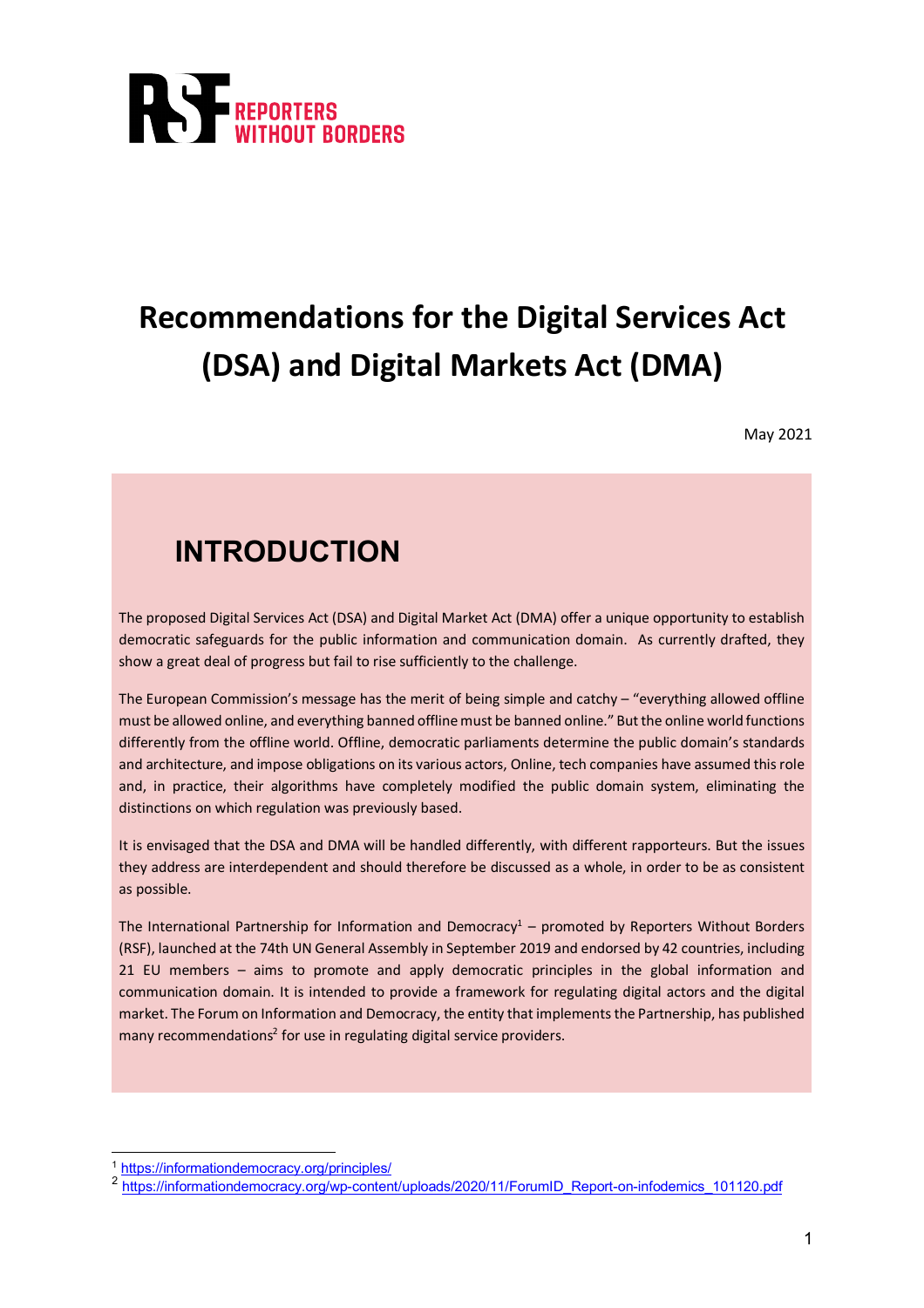

## **MAIN RECOMMENDATIONS**

**Crucial elements must be reinforced or added to the DSA and DMA in order to be able to combat infodemics while preserving reliable news and information and the freedom of opinion and expression:**

| 1. | Expand the definition of systemic risk to include the system itself, the way algorithms<br>function                               | p.5  |  |
|----|-----------------------------------------------------------------------------------------------------------------------------------|------|--|
| 2. | Require platforms to be transparent and their algorithms to be auditable                                                          |      |  |
| 3. | Ensure that platforms observe political, ideological and religious neutrality                                                     |      |  |
| 4. | Require platforms to give "due prominence" to reliability of news and information                                                 | p.6  |  |
|    | Introduce a co-regulation approach based on standards defined by civil<br>$\bullet$<br>society                                    | p.7  |  |
|    | The Journalism trust Initiative (JTI)<br>$\bullet$                                                                                | p.7  |  |
| 5. | Ensure that content moderation respects international standards on freedom of<br>expression                                       | p.8  |  |
|    | Make platforms bring their terms of service into line with international free<br>$\bullet$<br>speech standards                    | p.8  |  |
|    | Require platforms to refuse to comply with an order that is not in<br>accordance with free speech standards                       | p.9  |  |
|    | Explicitly provide for sanctions for the arbitrary removal of lawful content                                                      | p.9  |  |
|    | Reinforce the rights of appeal of users<br>$\bullet$                                                                              | p.9  |  |
|    | Reinforce the power of judges to ensure respect for the right to freedom of<br>expression                                         | p.10 |  |
| 6. | Require platforms to appoint a legal representative in every EU Member State                                                      | p.10 |  |
| 7. | Give civil society an appropriate role, so that "trusted flaggers" do not promote new<br>forms of censorship and reduce pluralism | p.10 |  |
|    | Define the selection criteria of trusted flaggers                                                                                 | p.11 |  |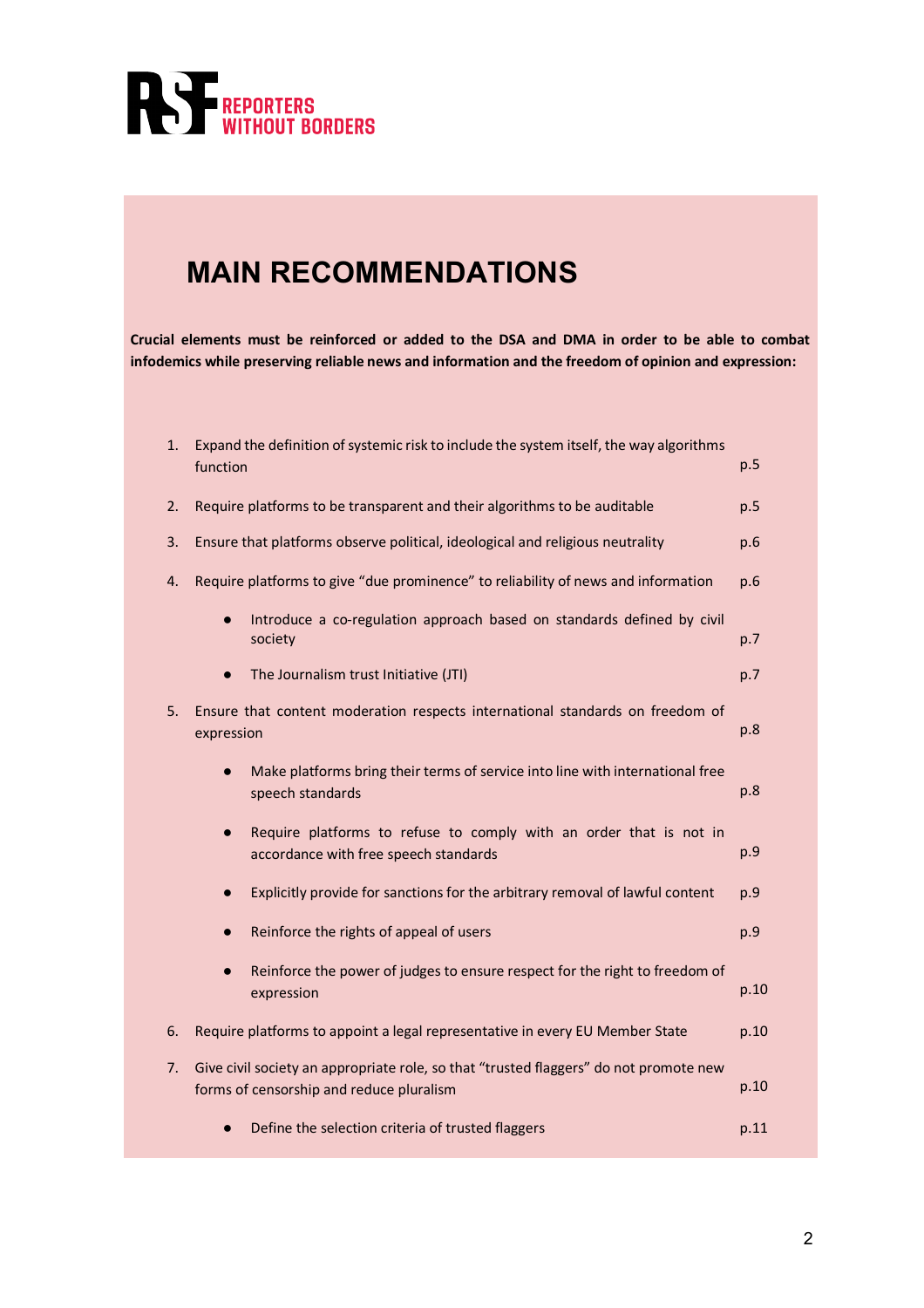

|    | $\bullet$ | Expand the definition of trusted flaggers so that they can oppose the<br>arbitrary removal of content and unjustified notices     | p.11  |
|----|-----------|-----------------------------------------------------------------------------------------------------------------------------------|-------|
|    | $\bullet$ | Allow trusted flaggers to contribute to the definition of codes of conduct                                                        | p.11  |
|    | $\bullet$ | Allow trusted flaggers to take action in case of DSA violations or in case of<br>actions by platforms that create a systemic risk | p.12  |
| 8. |           | Ensure "gatekeeper" competition, which will foster a more pluralist, open and<br>decentralised digital environment                | p.12  |
| 9. |           | Require "mixed" services (private messaging services used for public domain<br>purposes) to respect basic principles              | p.13  |
|    |           | 10. A governance proposal                                                                                                         | p.14  |
|    | $\bullet$ | Safeguard the independence of national regulators                                                                                 | p.14  |
|    |           | Safeguard future regulatory relevance                                                                                             | p. 14 |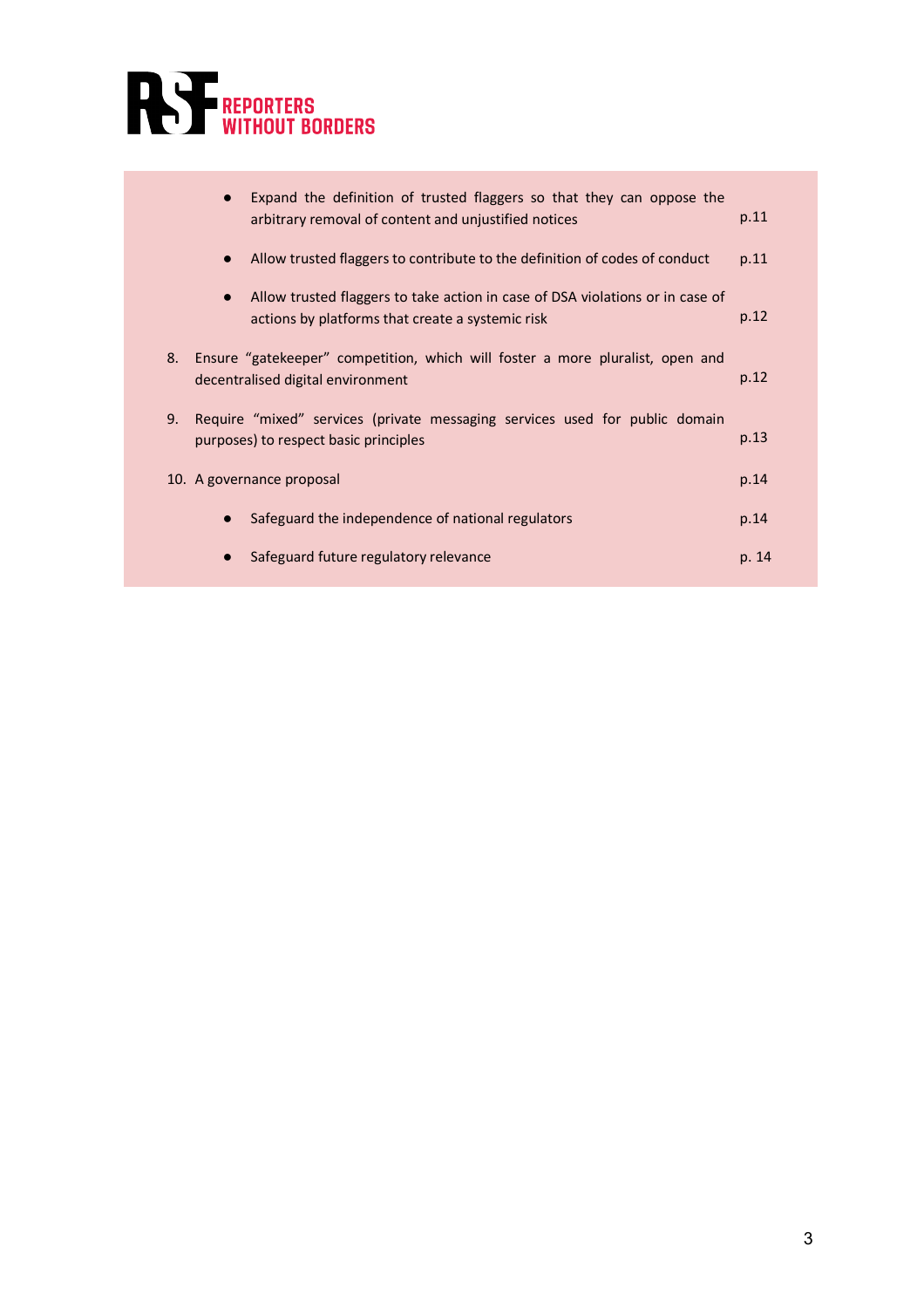## **DSA AND DMA PROGRESS**

**The draft DSA already contains progressive elements that must be welcomed.** They include:

- Recognition of the systemic risks posed by "Very Large Platforms" (VLPs), especially risks to the democratic debate and to freedom of expression and information in the EU;
- Reinforcement of the obligations imposed on platforms as regards the provision of information to their users, transparency, annual audits and identifying and remedying the dangers their activities may pose;
- Creation of mechanisms protecting users' freedom of expression: increased possibilities of appealing against moderation decisions, the obligation to create independent external complaint mechanisms, and the rights of users to appeal to the regulator;
- Creation of mechanisms for combatting the misuse of tools provided by platforms, including arbitrary notices; VLP obligations to identify and remedy risks resulting from the deliberate manipulation of their services that have an impact on civic discourse, electoral processes and public security:
- Provision for "enhanced supervision" by the European Commission over VLPs failing to respect their commitments and obligations, which can result in the Commission intervening, imposing heavy sanctions and forcing the VLPs to provide access to algorithms.

**The draft DMA also contains progressive elements**, in particular:

- Identification of the leading platforms as "gatekeepers," and the attachment of a number of obligations to this status;
- The obligation for gatekeepers to submit to an independent audit of all the consumer profiling techniques they apply to their services;
- Consideration of the danger of gatekeeper conflicts of interest with regard to ranking and prioritising search results.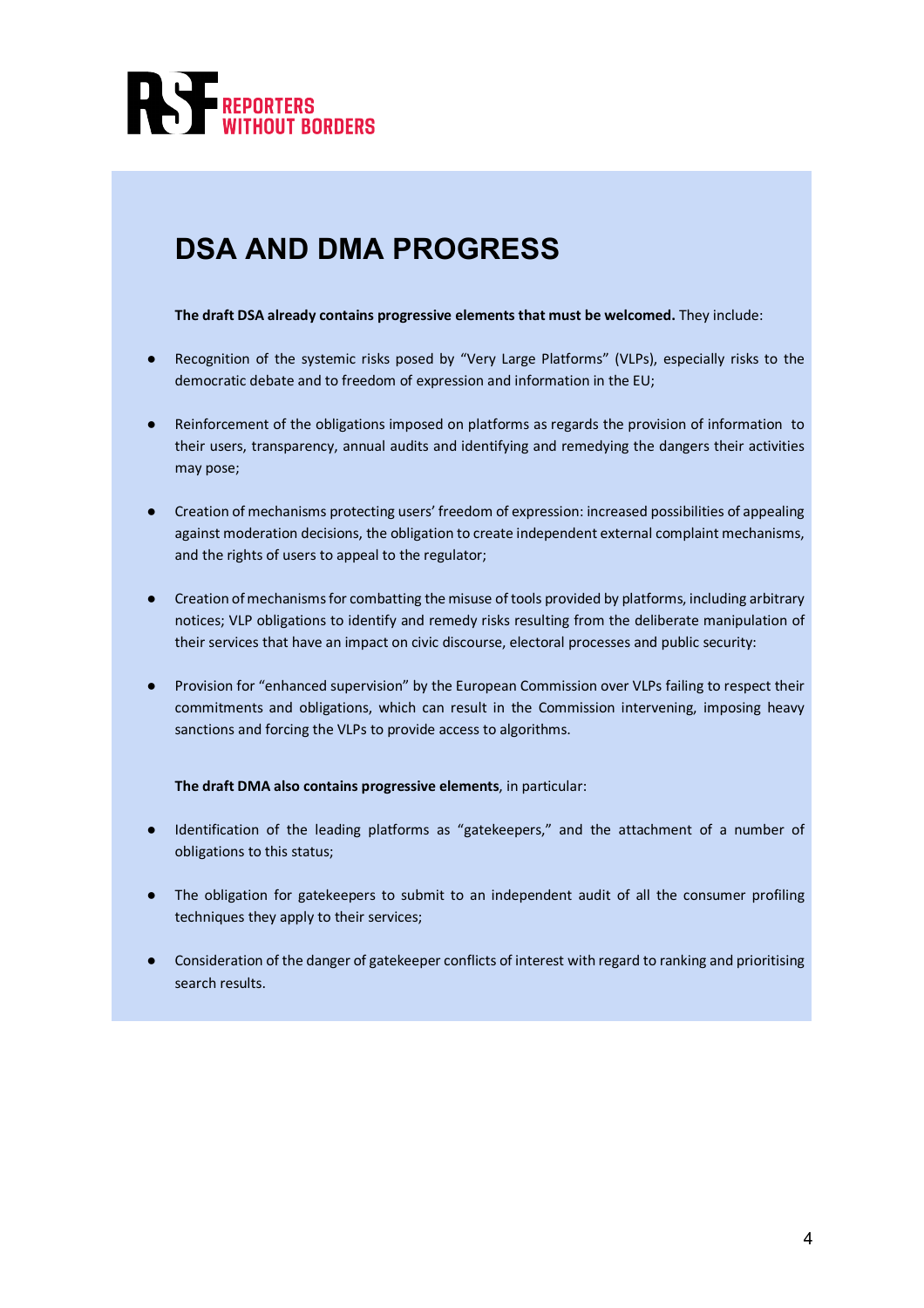

## **1/ Expand the definition of systemic risk to include the system itself, i.e. the way algorithms function**

The main systemic risk posed by the platforms stems from the way their algorithms, which is influenced, above **all, by their business models.** This business model tends to favour the visibility of sensational information in order to maximise the time that users spend on the platform. The algorithmic curation promotes content that is intended to trigger user "involvement" (meaning clicks, comments and shares). The business model ends up favouring content that arouses emotion, usually simplistic and even hate-filled, violent and misleading content, rather that reliable information. The systemic risk posed by the platforms therefore stems from their business model, their internal logic and the rules that determine how they function.

⇒ The DSA's concept of systemic risk should **specifically include the risk posed by the system itself (the way that its algorithms function, as influenced by the business model) and the DSA should address this risk in two ways:**

- **by an obligation to evaluate, identify and remedy the risks posed by the algorithms and the platforms' business models**
- **by direct obligations (see following recommendations).**

### **2/ Require platforms to be transparent and their algorithms to be auditable**

The draft DSA provides for a number of detailed transparency obligations and an obligation for VLPs to submit, at their expense, to an annual audit of their due diligence and risk evaluation obligations and their adherence to the undertakings given in their codes of conduct. The draft DMA also provides for an obligation for gatekeepers to submit to an independent audit of the consumer profiling techniques they apply to their services.

**Nonetheless, it is the platform algorithms themselves, the algorithms used for content ranking, personalisation and moderation, that should be subjected to a regular audit. These algorithms enable the platforms to influence the behaviour of users and citizens in the public domain (DSA) and reinforce their dominant market position (DMA).** 

⇒ **The DSA should subject algorithmsto regular audits**, conducted by auditors who, if necessary, are subject to a confidentiality requirement and who are technically equipped to carry out the appropriate research and regular tests.

Both the draft DSA and DMA say nothing about the entities that will conduct these regular audits and impose no specific requirement as to their – necessary – independence.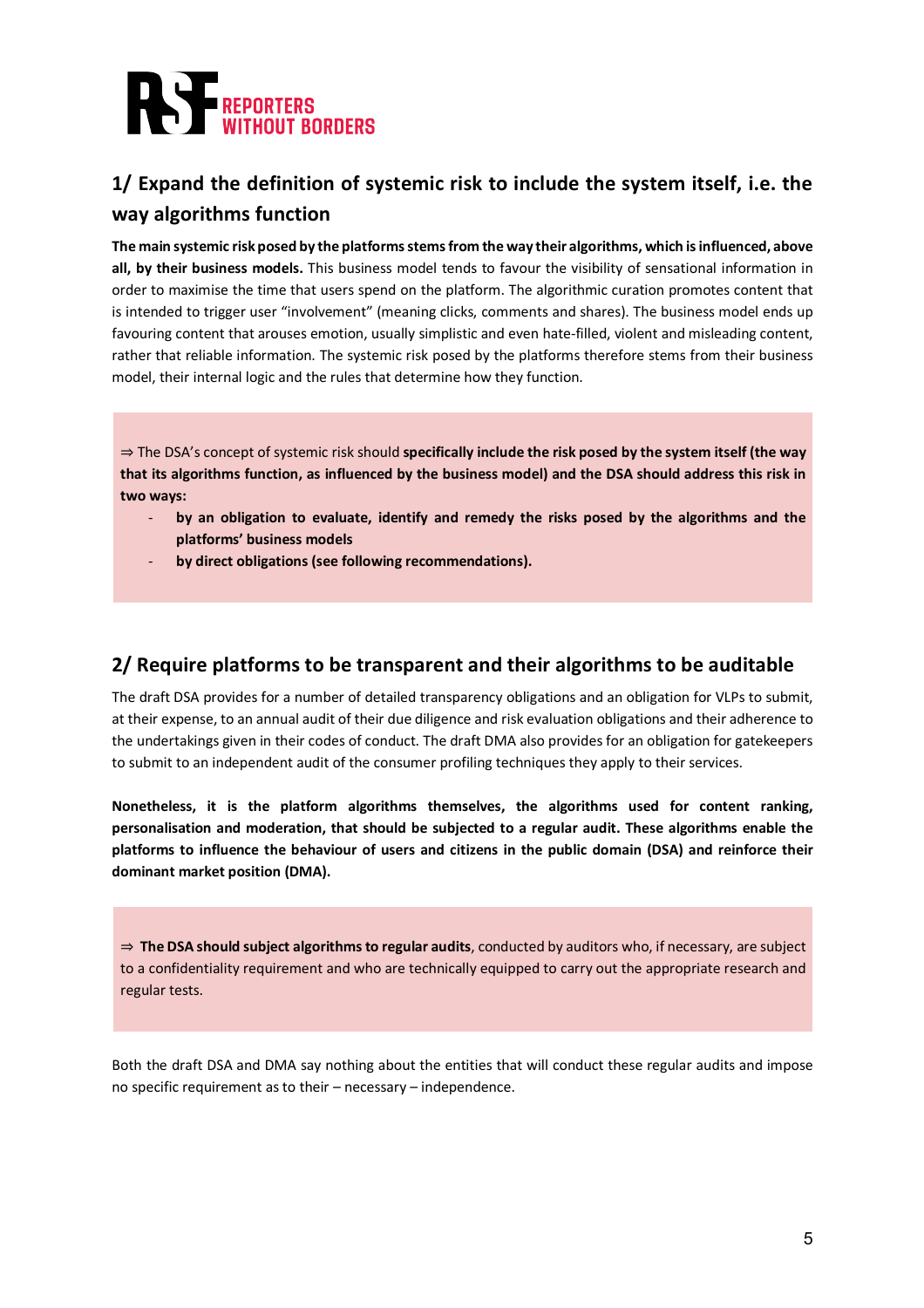

⇒ The DSA and DMA must provide safeguards regarding the independence of auditors.

The draft DSA requires platforms to be transparent about the parameters used for their system of recommending content and ranking search results (article 29). But the platforms are free to modify these parameters and any modification, even a marginal one, can have a big impact on the content and information available to users and can have very serious consequences for some content producers, especially media outlets.

⇒ Platforms should be subject to a **requirement of immediate and transparent information about changes to their rules of search result ranking and recommendations**, even those carried out experimentally, so that regulators, users and content producers are notified of these changes and their impact is foreseeable to those affected by them.

⇒ Users must be able to ask the regulator to take a position on the impact of platform changes to their rules of search result ranking and recommendations, and demand that the platform remedy any negative impacts.

### **3/ Ensure that platforms observe political, ideological and religious neutrality**

**Platforms must be subject to a requirement of political, ideological and religious neutrality. They must not be able to give preference to any political opinions, ideas or parties.** 

⇒ Platforms must be explicitly obliged to adhere to political, ideological and religious neutrality.

## **4/ Impose on platforms an obligation to ensure "due prominence" to reliable news and information**

In contrast to other kinds of content (such as advertising, political campaigns, propaganda and corporate communications), content that respects media ethics and professional standards with regard to the production of reliable news and information is of vital importance to democracy and must enjoy special safeguards.

"Reliable news and information" should be understood to mean information that is freely gathered, processed and disseminated according to the principles of a commitment to truth, plurality of viewpoints and the use of rational methods to establish and verify facts.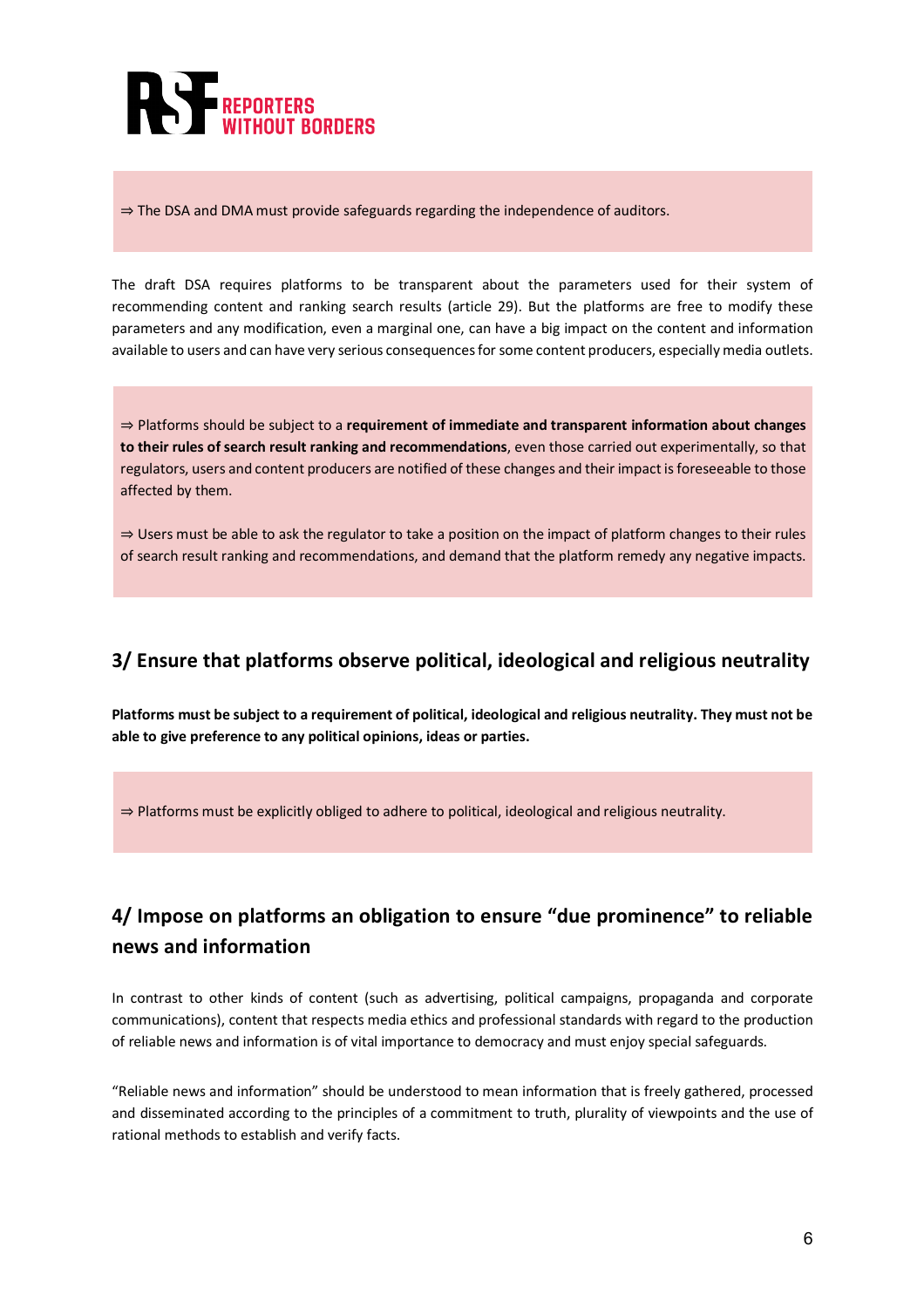## REPORTERS<br>WITHOUT BORDERS

#### ● **Introduce a co-regulation approach based on standards defined by civil society**

The draft DSA provides for mechanisms to combat disinformation. They include a requirement for leading platforms to evaluate the systemic risks that coordinated disinformation campaigns can pose and to remedy these risks; a requirement for them to be transparent about targeted advertising and their rules for prioritising content; and encouragement for platforms to adopt codes of conduct, especially with regard to combatting disinformation, and in so doing to give undertakings which regulators could decide to make binding. These mechanisms are nonetheless insufficient.

The DSA also provides for the drafting of "crisis protocols" that in "extraordinary circumstances" defined by these protocols could require platforms to display "prominent information on the crisis situation provided by Member States' authorities or at Union level." These protocols therefore envisage a mechanism for ensuring the visibility of official information online. But, as well as reinforcing the visibility of official information, whose reliability is not guaranteed and which is increasingly the subject of mistrust and suspicion, **it is the visibility of public interest journalism that needs to be enhanced, and at all times**.

In order to respond to the goal of combatting the systemic dangers posed by disinformation and to the need defined in the European Democracy Action Plan (EDAP) to "support adequate visibility of reliable information of public interest and maintain a plurality of views," **the DSA should make platforms adhere to a "due prominence" obligation with regard to reliable news and information.**

To this end, the DSA should adopted a **co-regulation approach**, in the form of a **legal obligation referring to a self-regulatory standard**. Using "must-carry" and quota rules as a model, the DSA should **make platforms adopt mechanisms designed to give prominence to information sources that respect standardised self-regulatory norms on professional and ethical practices**, and give them preferential treatment in terms of prioritisation of content, especially promotion and visibility in news feeds and search results.

New co-regulation legislation must require platforms to use these self-regulatory tools, under the control of the national regulatory authorities, applying tools and clear criteria identified in the legislation. These legal requirements should include an obligation to "do no harm" and not discriminate on the basis of content or viewpoint. Intermediaries should not regard failure to respect or use these technical standards as grounds for excluding, downgrading or negatively impacting content visibility or monetisation.

⇒ The DSA should make platforms adhere to **a "due prominence" obligation with regard to reliable news and information**, based on a co-regulation approach. Referring to a self-regulatory standard, platforms would be required to adopt mechanisms designed to give prominence to information sources that respect standardised self-regulatory norms on professional and ethical practices, and give them preferential treatment in terms of prioritisation of content.

#### ● **The Journalism Trust Initiative (JTI)**

In a collaborative process initiated by RSF, the Journalism Trust initiative (JTI) has produced a machine-readable set of standards designed to encourage respect for journalistic ethics and methods and reinforce use of the right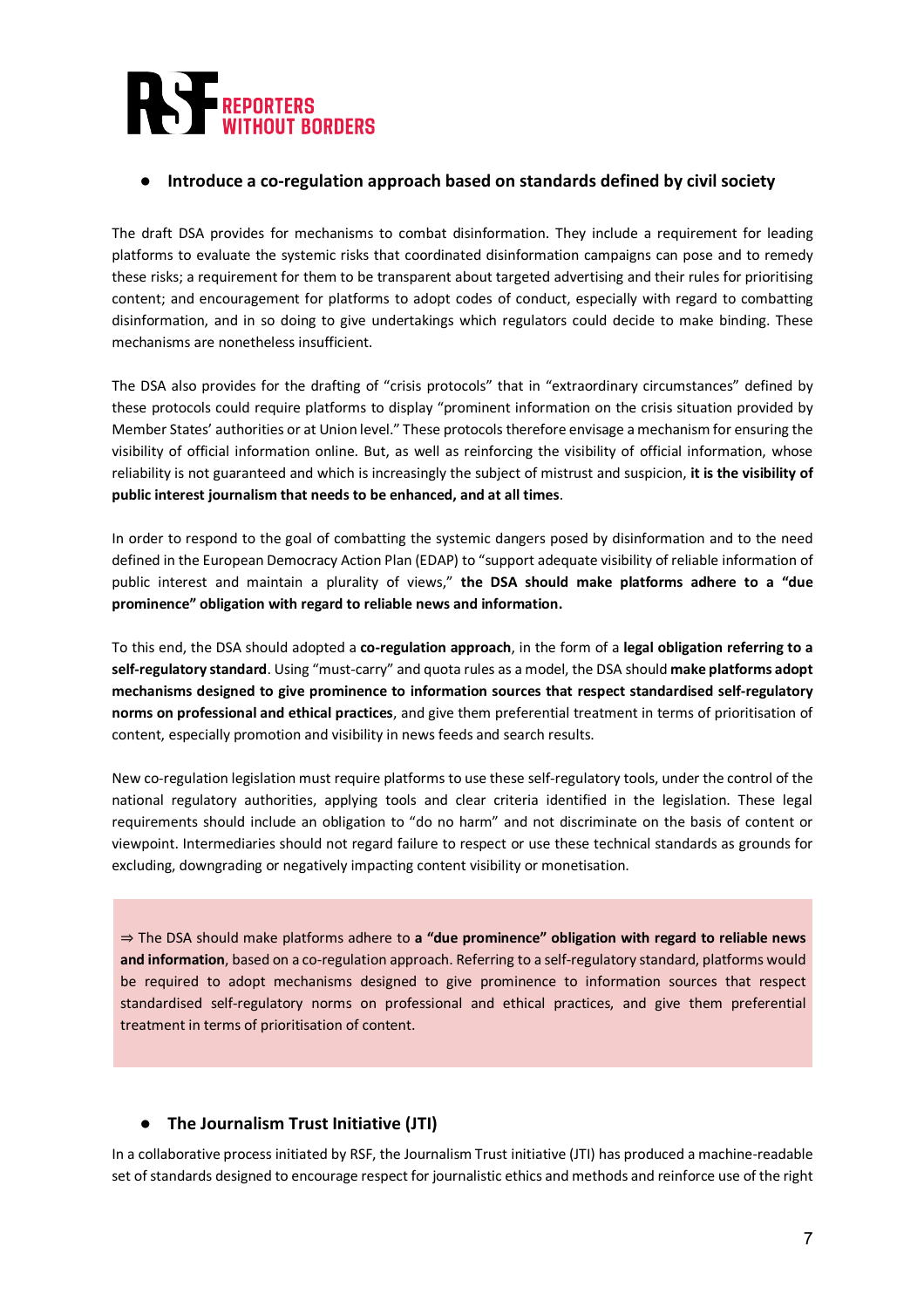to information and freedom of opinion by promoting online content produced in accordance with these principles.

The process was launched by RSF under the aegis of the European Committee for Standardisation (CEN), with help from French CEN member AFNOR and German CEN member DIN, and in partnership with Agence France-Presse (AFP) and the European Broadcasting Union (EBU). More than 120 entities collaborated in drafting the standards, including news agencies (such as the Associated Press, DPA and EFE), broadcast media (such as the BBC, RTL and France TV), media unions (journalists' federations in Taiwan and South Korea), consumer groups (the European Consumer Organisation) and tech groups (such as the World Wide Web Consortium). Google and Facebook participated, as did many regulatory bodies from various European countries. The JTI European "Standard" was officially issued on 19 December 2019 in the form of a "CEN workshop agreement."3

In the JTI implementation phase, **media outlets registered or certified as compliant with the JTI Standard will gain a comparative advantage** when it is incorporated into the algorithms used by social media platforms and search engines. The possible benefits include a better position in search results and social media news feeds, more advertising income, favourable decisions by independent authorities and public funding.

The JTI Standard's adoption will thereby promote and improve the visibility of sources of news and information that can be regarded as reliable because they comply with a set of journalistic standards that were developed in a self-regulatory process under the CEN's aegis and in cooperation with journalists and media from all over the world, and are implemented in a transparent and verifiable manner.

⇒ To implement the due prominence obligation, **the co-regulation approach could refer to a self-regulatory standard such as the Journalism Trust Initiative**.

## **5/ Ensure that content moderation respects international standards on freedom of expression**

### ● **Make platforms bring their terms of service into line with international free speech standards**

The draft DSA requires platforms to clearly define in their terms of service what restrictions they could impose on the use of their services and to ensure that their content moderation respects users' fundamental rights, including the freedom of expression.

This means that platforms will be able to continue regulating the freedom of expression according to their own rules, which may not conform to international standards with regard to the freedom of expression. But platforms should not be able to restrict the freedom of expression in a manner regarded under international law as

 <sup>3</sup> https://www.cen.eu/news/workshops/Pages/WS-2019-018.aspx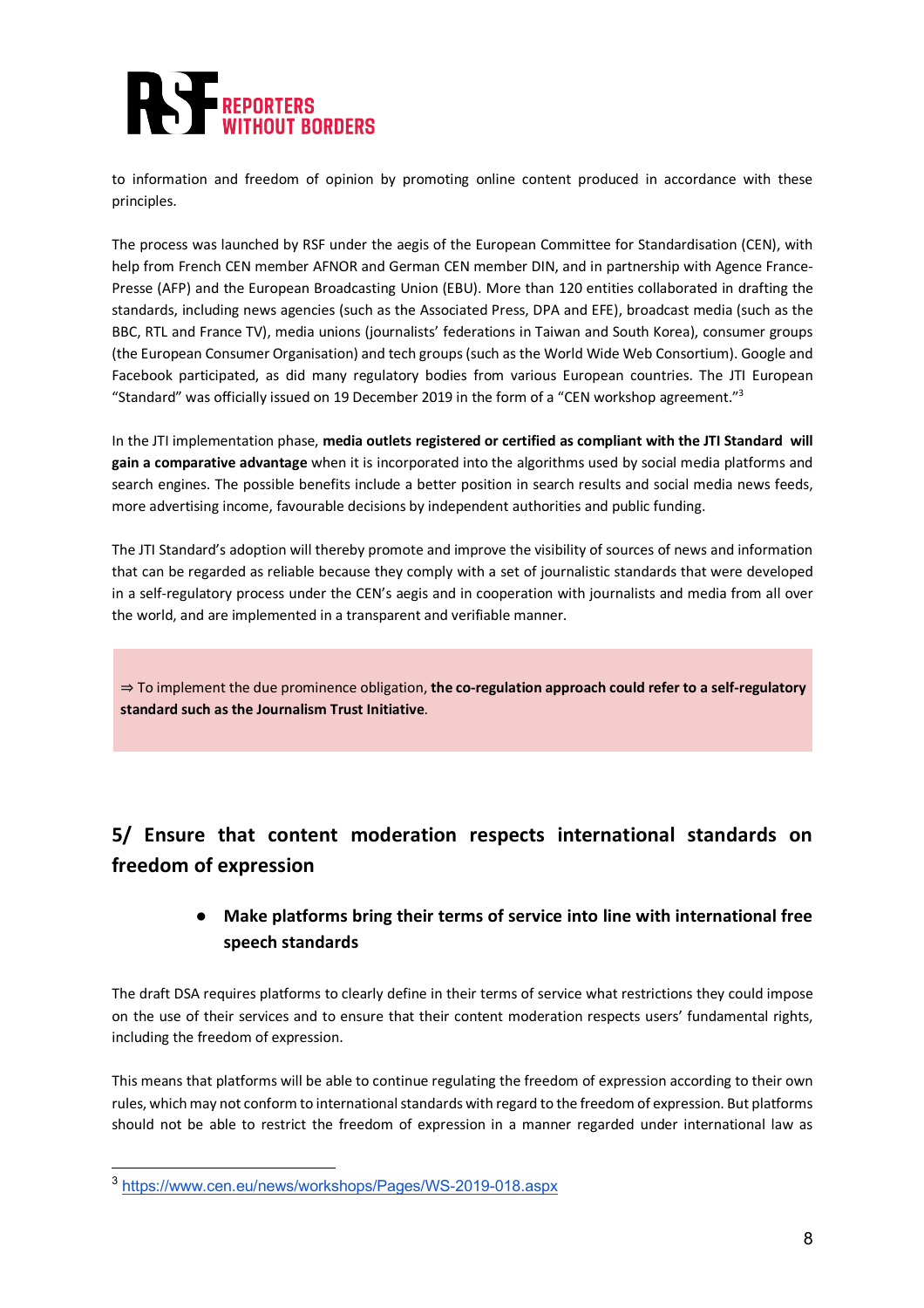arbitrary, or be more restrictive than Member States in the limits they impose on the freedom of expression of their users.

⇒ To safeguard respect for the right to freedom of expression and information, **the DSA must require platforms to bring their terms of service into line with international standards on freedom of expression** as defined in article 19 of the International Covenant on Civil and Political Rights and as interpreted by the UN Human Rights Committee's General Comment No. 34.

### ● **Require platforms to refuse to comply with an order that is not in accordance with free speech standards**

The draft DSA does not define "illegal" content but says that "orders to act against illegal content" issued by Member States must explain why the content is illegal, by reference to the specific legal provision that has been infringed (article 8).

⇒ The DSA should specify that **platforms must refuse to act on a Member State's request for content suppression if the request does not conform to international standards** on freedom of expression or if the legal provision to which it refers does not conform to these standards.

⇒ In such a situation, the order should be **evaluated by the out-of-court dispute settlement under the control of a judge**.

#### ● **Explicitly provide for sanctions for the arbitrary removal of lawful content**

The draft DSA requires platforms to respect users' fundamental rights (including the freedom of expression) and says users can complain to regulators in case of infringement of the DSA (article 43).

⇒ To more effectively ensure respect by platforms for the fundamental rights of their users, especially given the sanctions envisaged in a great deal of Member State legislation for failure to remove illegal content, the DSA should explicitly allow national regulators to impose sanctions in the event of the arbitrary removal of lawful content.

#### ● **Reinforce the rights of appeal of users**

The draft DSA says users can submit complaints against platform moderation decisions to an "internal complainthandling system" and then, if not satisfied with the platform's decision, to a certified and independent "out-of-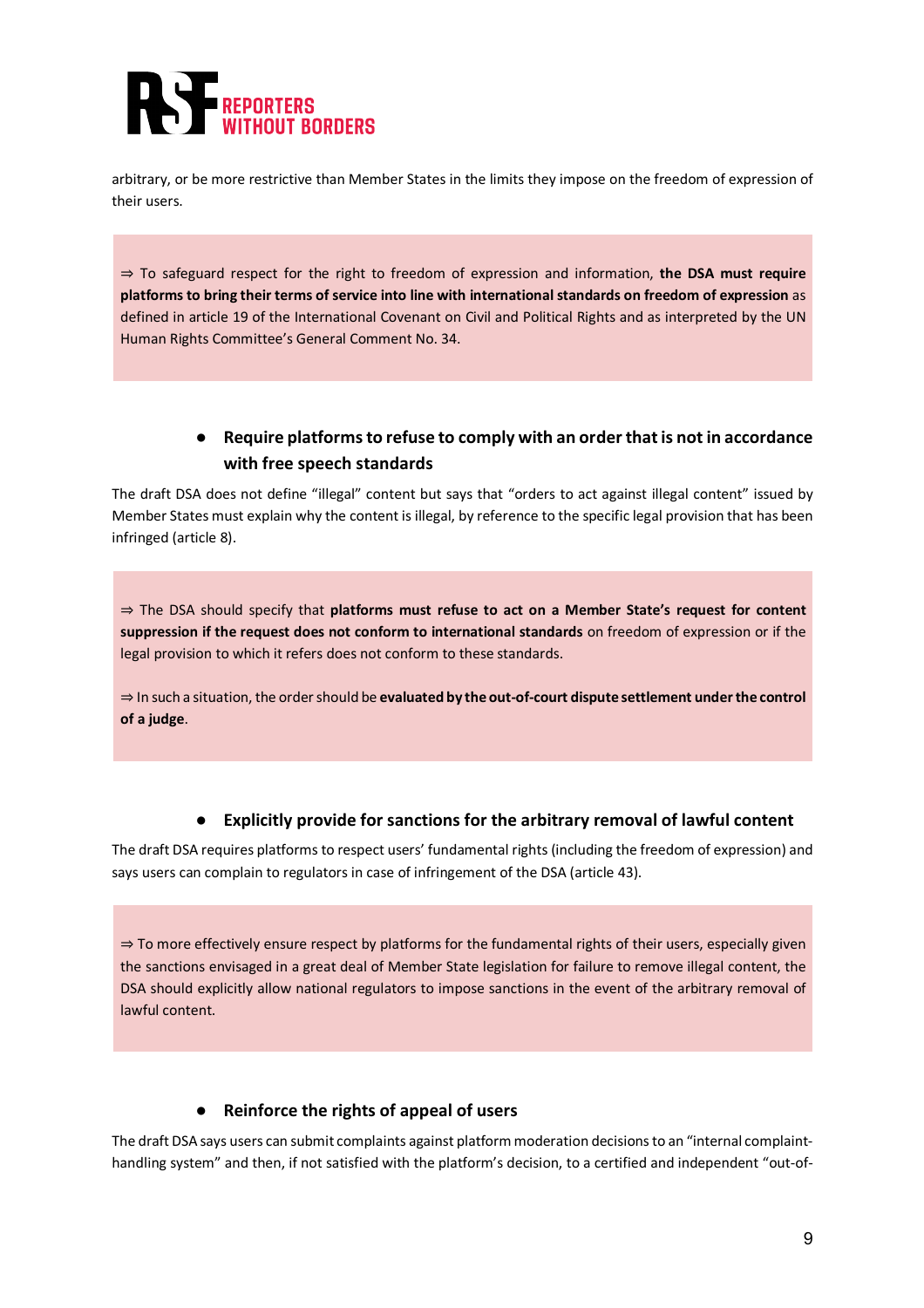court dispute settlement" body, and this "without prejudice to the right of the recipient concerned to redress against the decision before a court in accordance with the applicable law."

But this mechanism means that, in the absence of a decision by a platform, if the platform leaves a complaint unanswered, recourse to a dispute settlement body and then to a judge is not possible.

⇒ The DSA must allow users to have recourse to the mechanisms for redress even in the absence of a decision by the platform.

### ● **Reinforce the power of judges to ensure respect for the right to freedom of expression**

Content shared on platforms is governed by the right to freedom of expression, for which a judge acting as the guardian of freedoms must be competent.

The draft DSA's recourse mechanisms do not allow for a summary judgment. Recourse to a judge is possible only as a last resort, after decisions resulting from the internal complaint-handling system and an out-of-court dispute settlement body. It must always be possible to urgently seek an injunction in response to a platform's action, to ask a judge to order the immediate withdrawal of content constituting a serious abuse of freedom of expression (hate speech or incitement to violence, for example), or the immediate restoration of journalistic content of a public interest nature that has been arbitrarily removed.

⇒ The DSA must allow urgent recourse to a judge immediately after any action by a platform that constitutes a serious violation of the right to freedom of expression or a serious arbitrary restriction of this right, or at any other moment in accordance with the right to effective recourse to an independent court.

## **6/ Require platforms to appoint a legal representative in every EU Member State**

The draft DSA requires platforms to appoint a legal representative in the European Union. This would not suffice for users to be able exercise their rights easily and effectively.

To ensure that platforms are fully required to respect their legal obligations, and under judicial oversight, they must be obliged to appoint a legal representative in each Member State, one able to receive summonses from individuals and public authorities.

⇒ Platforms must be required to appoint a legal representative in all the Member States where they operate.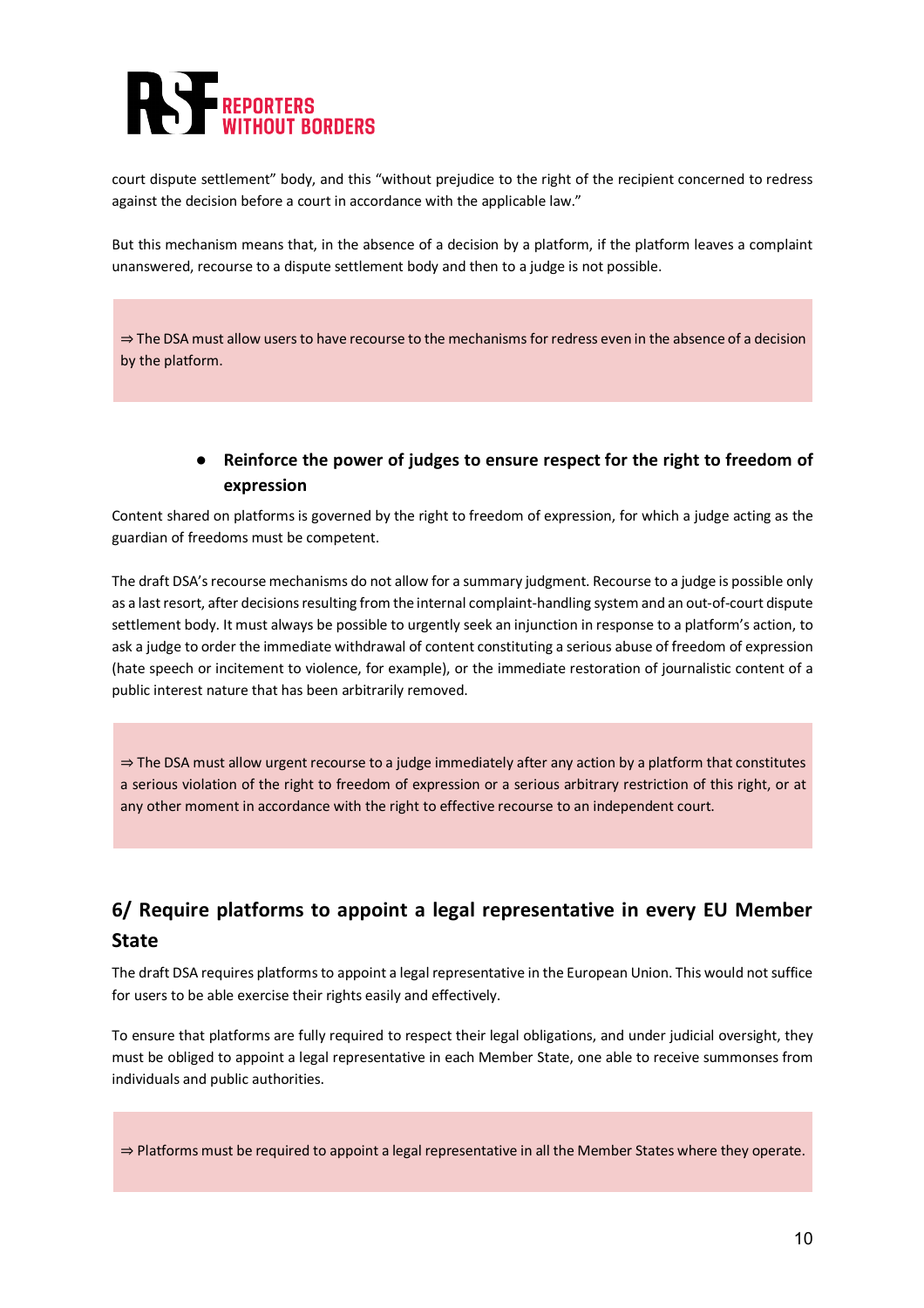

## **7/ Give civil society an appropriate role**

The DSA defines "trusted flaggers" as entities whose notices (reporting allegedly illegal content) are treated with priority (article 19). This restricted role given to certain civil society organisations, that of reporting supposedly illegal content, needs to be counterbalanced by giving other organisations the ability to oppose the removal of lawful content by platforms and oppose arbitrary notices by users calling for lawful content to be taken down.

Reporters Without Borders (RSF), for example, has on several occasions in the past submitted requests to platforms to restore lawful journalistic content that they had removed arbitrarily. Only the support by RSF to such requests, by the journalist who was the content's author, resulted in the content being restored.

Limiting the role of civil society organisations to reporting allegedly illegal content could result in reinforcing the tendencies in our societies to systematically denounce content that disturbs, offends or shocks certain sensibilities at the expense of the right to freedom of opinion and expression and the freedom to inform.

#### ● **Define the selection criteria of trusted flaggers**

The criteria specified by the DSA for selecting trusted flaggers are insufficient and must be fleshed out, especially with regard to their necessary independence vis-à-vis governments and public authorities.

⇒ Define the selection criteria of trusted flaggers, especially with regard to their necessary independence visà-vis governments and public authorities.

### ● **Expand the definition of trusted flaggers so that they can oppose the arbitrary removal of content and unjustified notices**

The definition of trusted flaggers must be expanded to enable entities to help preserve the freedom of expression and the freedom to inform from arbitrary notices and the arbitrary removal of content, especially journalistic content, information and media cartoons.

⇒ Civil society organisations should be recognised as trusted flaggers able to submit or support a complaint about a notice concerning journalistic content or a moderation operation – a complaint that should be treated with priority. These organisations should be able to address platforms' internal complaint-handling systems and out-of-court dispute settlement bodies and refer disputes with platforms to a judge.

#### ● **Allow trusted flaggers to contribute to the definition of codes of conduct**

The DSA says the European Commission and the proposed European Board for Digital Services will encourage the drawing up of codes of conduct in order to respond to a significant systemic risk (article 35), including a risk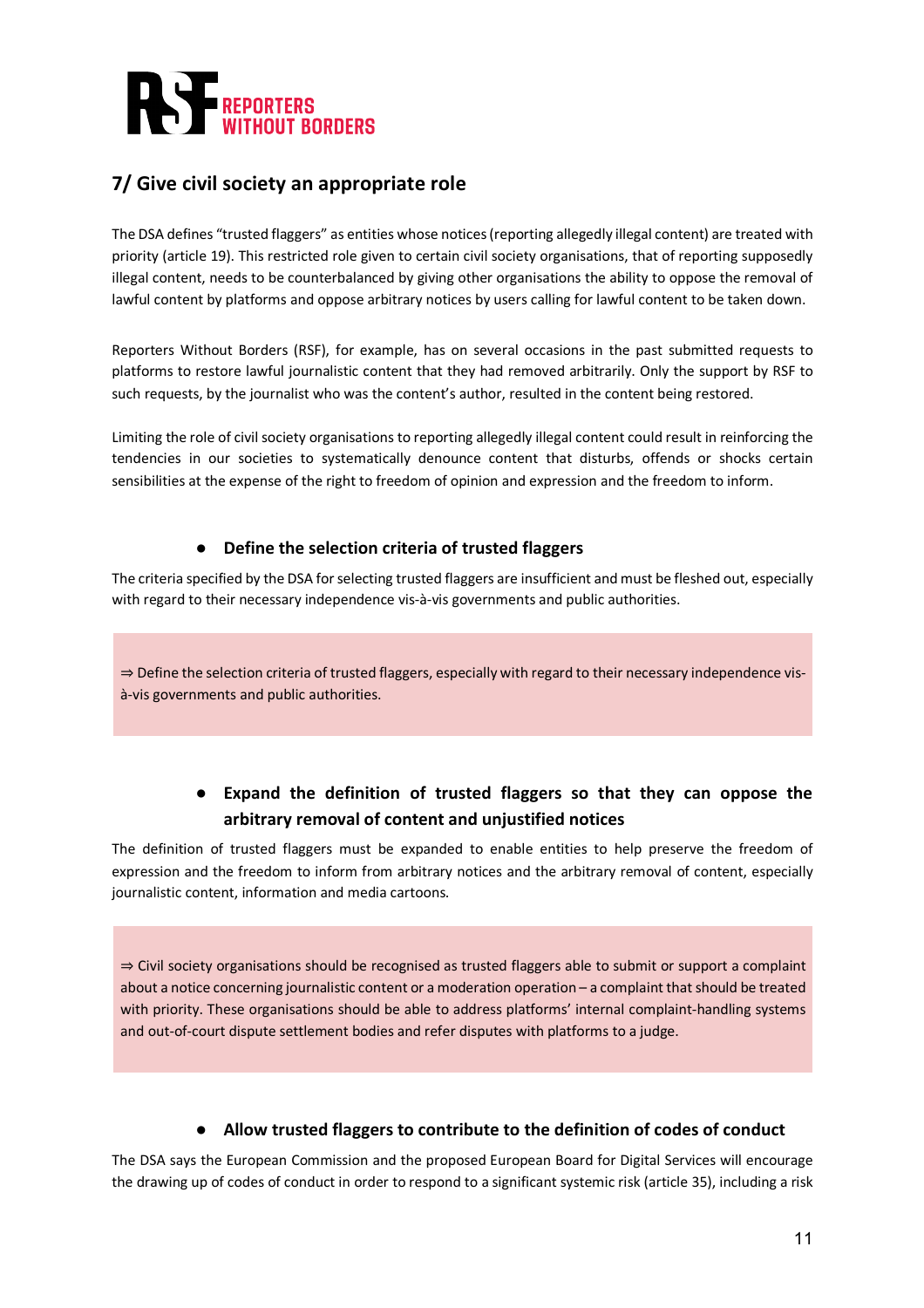to civic discourse such as that posed by disinformation. It also says that undertakings given by platforms in these codes of conduct can be made binding by the regulators (article 58).

⇒ Trusted flaggers should, as a priority, be invited to participate in drawing up the codes of conduct envisaged by the DSA, in order to contribute to preserving freedom of expression, pluralism, media sustainability and so on.

⇒ Trusted flaggers should be able to submit requests to national regulators or to the European Commission for certain undertakings given by platforms in the codes of conduct to be made binding.

## ● **Allow trusted flaggers to respond to violations of the DSA or actions by platforms that create a systemic risk**

The DSA allows platform users to lodge complaints about alleged violations of the DSA by platforms (article 43). Civil society organisations, including those that defend the freedom to inform and journalistic freedoms, should also be able submit complaints to regulators when platforms violate the DSA, fail to respect the undertakings they have given, misapply codes of conduct or take an initiative that poses a systemic risk, especially one affecting media freedom or pluralism.

⇒ Trusted flaggers should be able to submit complaints to regulators about violations of the DSA by platforms or about actions by platforms that create a systemic risk.

## **8/ Ensure "gatekeeper" competition, which will foster a more pluralist, open and decentralised digital environment**

The dominant position of a limited number of online actors and the control they are able to wield over the online information and communication domain's architecture has a direct impact on the ability of users and citizens in general to exercise and protect their rights, as well as on the global public domain and democracy.

Nonetheless, the draft DMA does not try to foster an online environment that is more open to competition by new entrants and less acquiescent to domination by a very small number of corporate giants. The DMA proposes measures designed to create conditions of competition among the companies that use the platforms and to defend the interests of these companies vis-à-vis the platforms, without trying to improve competition among the platforms themselves in order to encourage the emergence of new actors and pluralism in the digital domain. Some measures proposed by the DMA could even reinforce the dominant position of the leading platforms and users' dependence on them.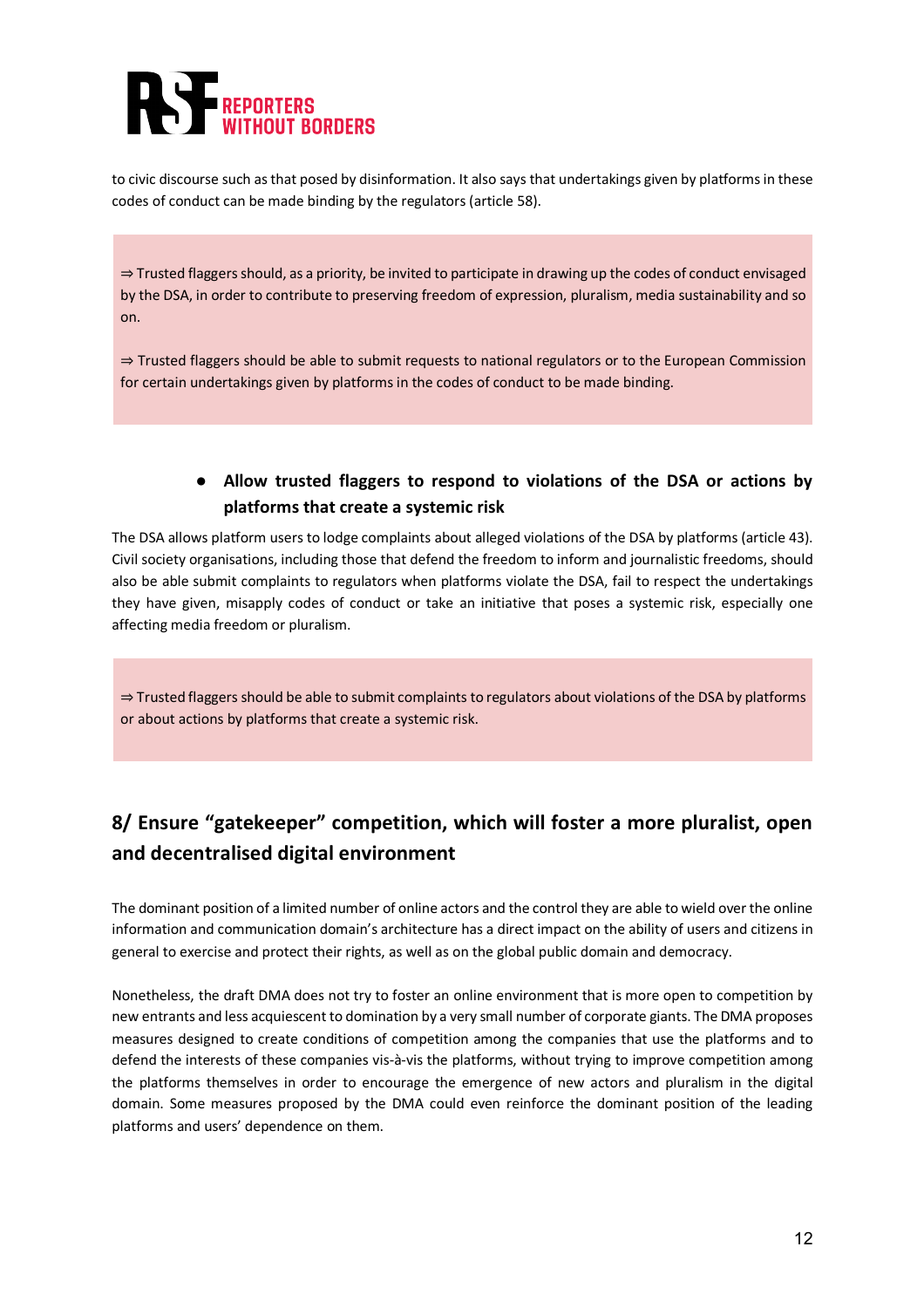Furthermore, the DMA almost exclusively adopts the perspective of the leading platforms and companies that use their services to carry out their activities, without taking the end user's position. The dominant position of the leading platforms and their ability to dictate the rules of the market can nonetheless have a direct impact on the fundamental rights of end users, individuals and citizens. In particular, the market research mechanism envisaged by the DMA provides for no end-user role.

⇒ The DMA must above all try to create a more pluralistic digital domain, one less acquiescent to the power of a limited number of platforms, to encourage competition among platforms, and to facilitate the emergence of new actors.

⇒ The DMA must also aim to create market conditions and a regulatory framework that enables end users to defend and take advantage of their rights.

## **9/ Require "mixed" services (private messaging services using public domain logics) to respect basic principles**

Messaging services such as WhatsApp, Signal, Telegram or WeChat are not used solely to send private messages. In some countries they have become instruments for the mass dissemination of hate speech and false information. For this reason, they require regulation and the DSA is the most appropriate legislative tool for regulating the providers of these digital services.

Such service providers should be subject to new specific requirements including a limit on the number of participants in a discussion group, an obligation to create mechanisms whereby users can report hate speech and other kinds of illegal content so that the provider can take appropriate measures, and an obligation to create effective mechanisms for appealing against moderation decisions.

The Forum on Information and Democracy's working group on infodemics (see below) has published a report<sup>4</sup> with many recommendations that can serve as the basis for new regulations for private messaging services.

⇒ The DSA should regulate private messaging services when they are used for public domain purposes, using the Forum on Information and Democracy's recommendations as its basis.

 4 https://informationdemocracy.org/wp-content/uploads/2020/11/ForumID\_Report-oninfodemics\_101120.pdf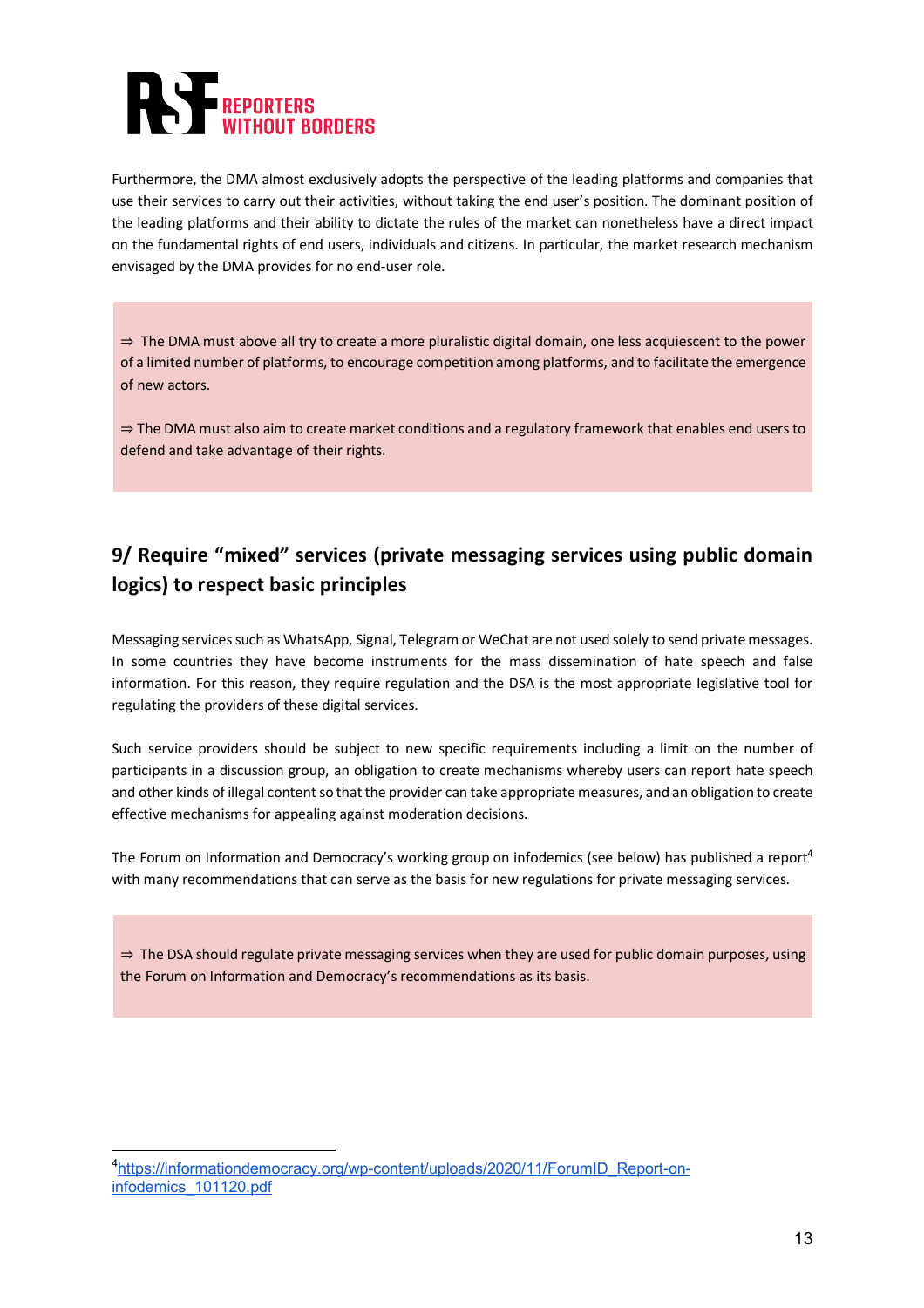

## **10/ A governance proposal**

### ● **Safeguard the independence of national regulators**

According to the draft DSA, the proposed national regulators, called "the Digital Services Coordinators," must "act with complete independence," must "remain free from any external influence, whether direct or indirect," and must "neither seek nor take instructions from any other public authority or any private party" (article 39).

However, the DSA does not provide for any European mechanism to ensure, monitor or enforce respect for this requirement. To ensure that that this legislation is not exploited by any Member States for political ends, the DSA should establish mechanisms to safeguard the independence of national regulators.

⇒ The opinionsthat the European Board for Digital Services can issue to national regulators (article 49) should be able to refer to their respect for the requirement of independence. The Board should also be able to advise the European Commission to intervene in a situation in which a regulator is failing to respect the requirement of independence.

⇒ It should be possible for service providers, users or the European Board for Digital Services to refer matters concerning a national regulator's independence to the European Commission, and for the Commission to launch an infringement procedure to ensure compliance with this obligation.

⇒ If the European Commission is not given this power in the DSA, a specific directive to this effective should be adopted, as the revised Audiovisual Media Services directive did with national broadcast regulators.

### ● **Safeguard future regulatory relevance**

So that the principles and obligations set out in the DSA can continue to be relevant regardless of future technological evolution, new regulatory themes and methods should be the subject of constant discussion in which civil society should be a participant.

According to the draft DSA, the European Commission, the national Digital Services Coordinators and other competent authorities will develop "guidance and analysis (...) on emerging issues across the internal market with regard to matters covered by this Regulation" and the European Board for Digital Services will coordinate and contribute to this process (article 47). The Board will "support and promote (...) the identification of emerging issues" (article 49).

An independent body should be inserted into this process, one tasked with issuing recommendations for updating the DSA's provisions when this is necessary and with proposing new regulatory subjects and modalities.